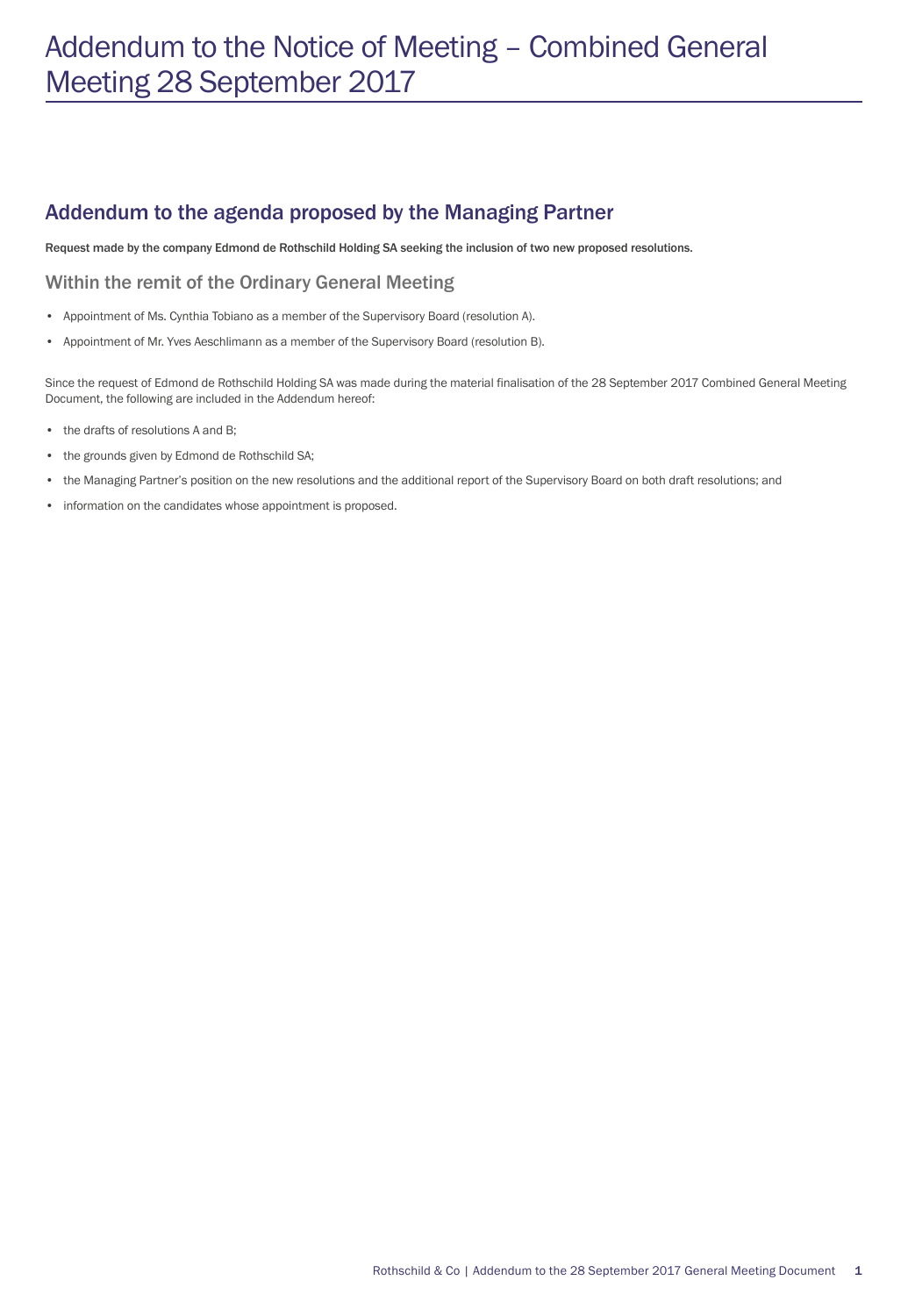#### Ordinary resolutions

#### Resolutions A and B

#### Resolutions submitted proposing the appointment of two new members of the Supervisory Board

In accordance with Articles L. 225-105 and R. 225-71 of the French Commercial Code (Code de commerce), Edmond de Rothschild Holding SA has requested the appointment of two representatives of the Edmond de Rothschild Group to the Company's Supervisory Board in preparation for the Combined General Meeting of 28 September 2017.

Arguments presented by the company Edmond de Rothschild Holding SA

*"Edmond de Rothschild Group decided to submit again to the General Meeting of shareholders of Rothschild & Co a request for the appointment of two members to the Supervisory Board which comprises currently fifteen members and whose Articles of Association provide that the maximum number of members is eighteen.* 

This request is legitimate in light of our position as a substantial shareholder in Rothschild & Co with 7.00% of the share capital and 8.22% of the *voting rights, making us the leading shareholder in the company after the "enlarged family concert"."*

#### Resolution A

#### *Appointment of Ms. Cynthia Tobiano as a member of the Supervisory Board*

The General Meeting, in accordance with the quorum and the majority requirements for ordinary general meetings, decides to appoint Ms. Cynthia Tobiano as a member of the Company's Supervisory Board for a term of three years.

Subject to the approval of the 20<sup>th</sup> resolution relating to the change of the financial year end, her term of office will expire at the end of the General Meeting of shareholders which shall approve the accounts for the financial year ending 31 December 2019.

#### Resolution B

#### *Appointment of Mr. Yves Aeschlimann as a member of the Supervisory Board*

The General Meeting, in accordance with the quorum and the majority requirements for ordinary general meetings, decides to appoint Mr. Yves Aeschlimann as a member of the Company's Supervisory Board for a term of three years.

Subject to the approval of the 20<sup>th</sup> resolution relating to the change of the financial year end, his term of office will expire at the end of the General Meeting of shareholders which shall approve the accounts for the financial year ending 31 December 2019.

#### The Managing Partner's position on the resolutions A and B

On 6 September 2017, the Managing Partner decided not to support the proposal to approve the draft resolutions A and B.

After considering the view expressed by the Supervisory Board of the Company which had met on 6 September 2017 to consider the proposal, the Managing Partner took the view that it would not be in the interests of the Company and the Rothschild & Co Group companies for two representatives of Edmond de Rothschild Holding SA to sit on the Company's Supervisory Board. This position remains similar to the one expressed at the 24 September 2015 General Meeting and at the 29 September 2016 General Meeting. The reasons given by the Managing Partner for its position include particularly the claim filed by Edmond de Rothschild Holding SA against the Company and its affiliate Rothschild Martin Maurel (formerly named Rothschild & Compagnie Banque) in relation to the use of the name Rothschild, the merits of which are firmly challenged by Rothschild & Co and Rothschild Martin Maurel.

Consequently, the Managing Partner calls on shareholders to vote against or abstain from voting on them.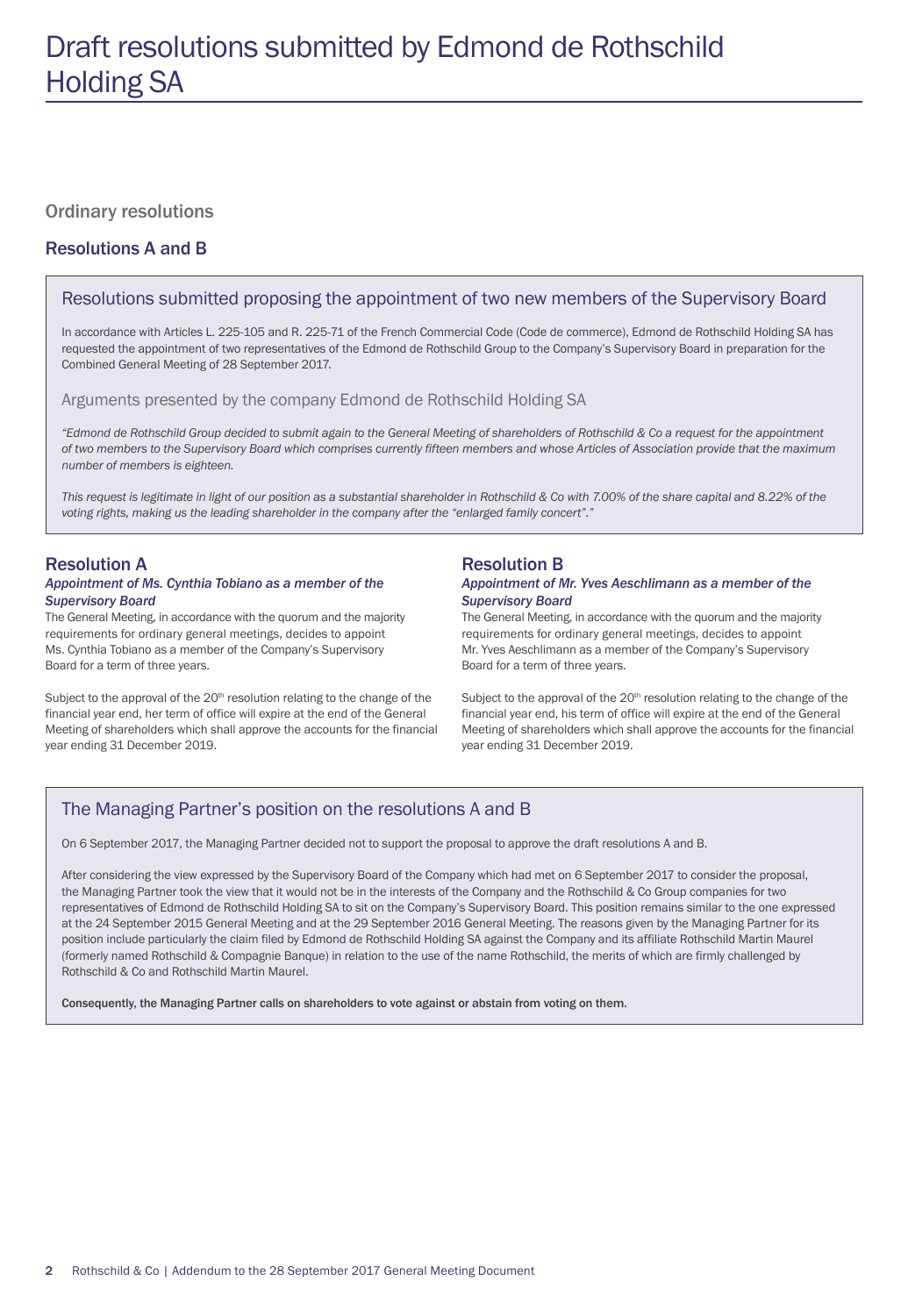#### Additional report of the Supervisory Board on the draft resolutions submitted by Edmond de Rothschild Holding SA

In a letter dated 1 September 2017 addressed to the Chairman of Rothschild & Co Gestion SAS, the Company's Managing Partner, Edmond de Rothschild Holding SA has requested the submission for approval by shareholders at their Combined General Meeting on 28 September 2017 of two resolutions for the appointment of two representatives of the Edmond de Rothschild group to the Company's Supervisory Board.

The Company's Supervisory Board met on 6 September 2017 to examine the request from Edmond de Rothschild Holding SA. Bearing in mind the latter is on the merits similar to the request made in the previous years, the Supervisory Board considered the opinions it made on 1 September 2015 and on 8 September 2016, communicated to shareholders in the 24 September 2015 Combined General Meeting Document on page 22 and in the addendum to the 29 September 2016 Combined General Meeting Document (available on the Company's website at the following address: www.rothschildandco.com, under section "Investor relations" > "Shareholders" > "Upcoming General Meeting and archive").

Notwithstanding the professional qualities of the two proposed candidates, it is in this context that the Supervisory Board held on 6 September 2017 reiterates by the unanimous vote of all its members present or represented, upon recommendation of its Remuneration and Nomination Committee, and without any actual changes to date among the reasons discussed at the same time of the two previous General Meetings, its opinion expressed to the Managing Partner and to the Company's shareholders in advance of the Combined General Meetings held on 24 September 2015 and 26 September 2016. It is not in the Company and companies of the Rothschild & Co Group's interest that two Edmond de Rothschild SA's representatives sit on the Supervisory Board, whereas that Company filed a claim with the District Court of Paris against the Company and its affiliate Rothschild Martin Maurel, in relation to the use of the name Rothschild, the merits of which are firmly challenged by Rothschild & Co and Rothschild Martin Maurel.

Consequently, the Supervisory Board recommends that shareholders vote against the two resolutions presented by Edmond de Rothschild Holding SA.